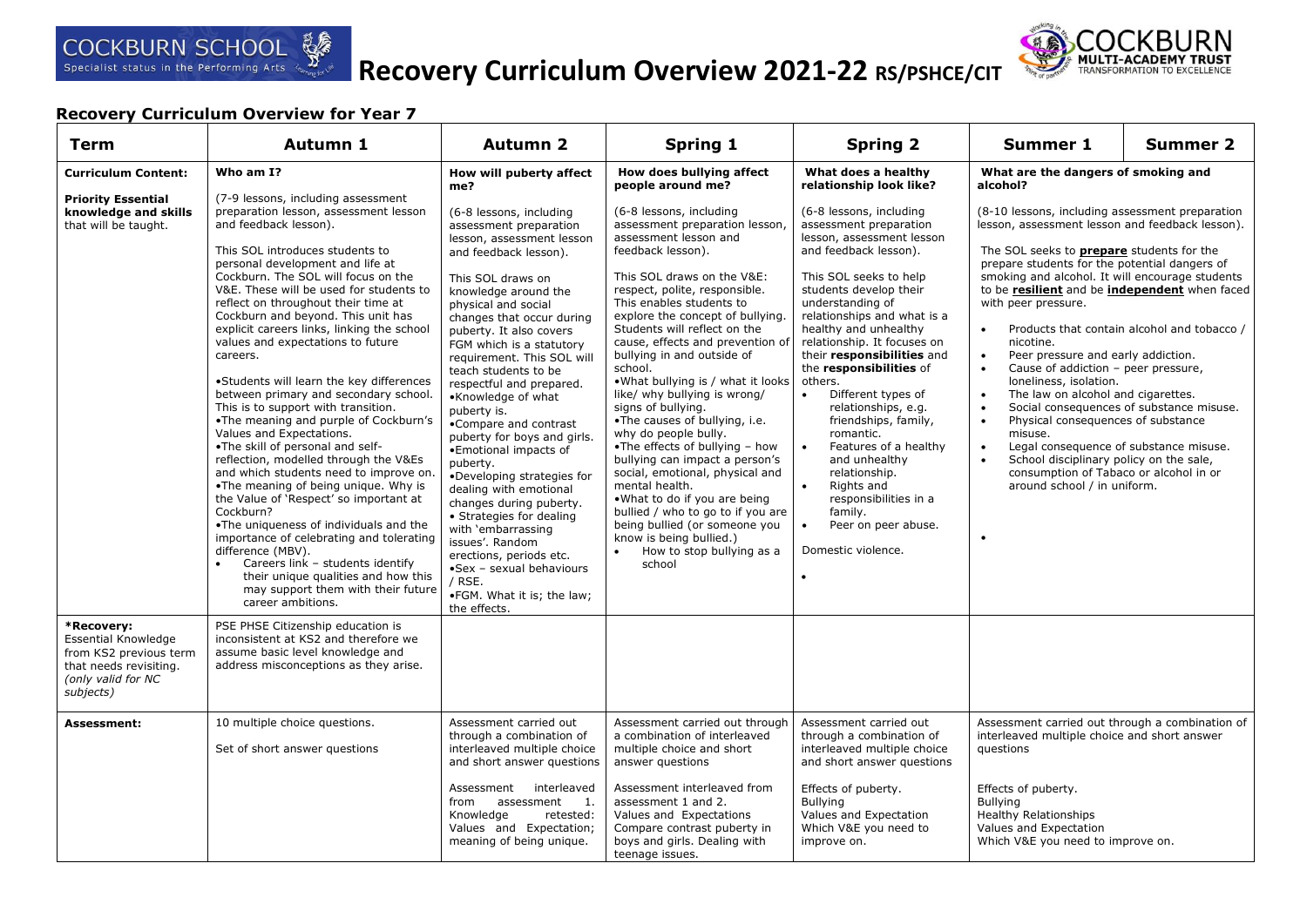| <b>Term</b>                                                                         | Autumn 1                                                                                                                                                                                                                                                                                                                                                                                                                                                                                                                                                                                                                                                                                                                                                                                                                                                                                                                                                                                                                                                                                                                                                                                  | <b>Autumn 2</b> | Spring 1                                                                                                                                                                                                                                                                                                                                                                                                                                                                                                                                                                                                                                                                                                                                                                                                                                                                                                                                                                                                                                                 | <b>Spring 2</b> | Summer 1                                                                                                                                                                                                                                                                                                                                                                                                                                                                                                                                                                                                                                                                                                                                                                                                                                               | <b>Summer 2</b>                                                                                                                                                                                                                                                                                                                                                                                                                                                                                                                                                                                                                                      |
|-------------------------------------------------------------------------------------|-------------------------------------------------------------------------------------------------------------------------------------------------------------------------------------------------------------------------------------------------------------------------------------------------------------------------------------------------------------------------------------------------------------------------------------------------------------------------------------------------------------------------------------------------------------------------------------------------------------------------------------------------------------------------------------------------------------------------------------------------------------------------------------------------------------------------------------------------------------------------------------------------------------------------------------------------------------------------------------------------------------------------------------------------------------------------------------------------------------------------------------------------------------------------------------------|-----------------|----------------------------------------------------------------------------------------------------------------------------------------------------------------------------------------------------------------------------------------------------------------------------------------------------------------------------------------------------------------------------------------------------------------------------------------------------------------------------------------------------------------------------------------------------------------------------------------------------------------------------------------------------------------------------------------------------------------------------------------------------------------------------------------------------------------------------------------------------------------------------------------------------------------------------------------------------------------------------------------------------------------------------------------------------------|-----------------|--------------------------------------------------------------------------------------------------------------------------------------------------------------------------------------------------------------------------------------------------------------------------------------------------------------------------------------------------------------------------------------------------------------------------------------------------------------------------------------------------------------------------------------------------------------------------------------------------------------------------------------------------------------------------------------------------------------------------------------------------------------------------------------------------------------------------------------------------------|------------------------------------------------------------------------------------------------------------------------------------------------------------------------------------------------------------------------------------------------------------------------------------------------------------------------------------------------------------------------------------------------------------------------------------------------------------------------------------------------------------------------------------------------------------------------------------------------------------------------------------------------------|
| Curriculum<br>Content:                                                              | <b>Staying safe</b>                                                                                                                                                                                                                                                                                                                                                                                                                                                                                                                                                                                                                                                                                                                                                                                                                                                                                                                                                                                                                                                                                                                                                                       |                 | <b>Healthy Body</b>                                                                                                                                                                                                                                                                                                                                                                                                                                                                                                                                                                                                                                                                                                                                                                                                                                                                                                                                                                                                                                      |                 | <b>Healthy Mind</b>                                                                                                                                                                                                                                                                                                                                                                                                                                                                                                                                                                                                                                                                                                                                                                                                                                    | <b>Career options</b>                                                                                                                                                                                                                                                                                                                                                                                                                                                                                                                                                                                                                                |
| <b>Priority Essential</b><br>knowledge and<br>skills that will be<br>taught.        | (10-12 lessons, including assessment preparation lesson,<br>assessment lesson and feedback lesson).<br>The purpose of this SOL is to draw on year 7 learning and<br><b>prepare</b> students for being safe in the modern world as<br>they face potential issues that may cause them harm.<br>Definition of grooming.<br>Types of grooming.<br>Causes of grooming.<br>Effects of being groomed.<br>Effects of grooming (social and legal<br>consequences)<br>The law on grooming.<br>$\bullet$<br>Advice on what to do if you think you or someone<br>$\bullet$<br>you know is being groomed.<br>The problem of gangs and county lines in the UK.<br>$\bullet$<br>Gang's use of grooming and child exploitation<br>$\bullet$<br>(sexual and non-sexual).<br>Who gangs target; the vulnerable.<br>$\bullet$<br>The realities of being in a gang.<br>Gang life in the media.<br>Rising rates of knife crime in the UK.<br>Social and legal consequences of carrying a knife.<br>Effects of knife crime.<br>Social media and dangers; Sexting.<br>The law on sexting.<br>Social and legal effects of sexting.<br>Gaming (link to year 7 addiction).<br>Social consequences of too much gaming |                 | (9-10 lessons, including assessment preparation lesson,<br>assessment lesson and feedback lesson).<br>The purpose of this SOL is to <b>prepare</b> students to look after<br>their own body as the start to make <b>independent</b> decisions<br>about their own body that will be responsible and positive.<br>The importance of diet.<br>$\bullet$<br>Obesity epidemic; effects on the NHS and being a<br>$\bullet$<br>responsible citizen.<br>Mental and physical effects of being overweight.<br>$\bullet$<br>Healthy eating - moderation and balanced diet.<br>$\bullet$<br>Energy drinks and school policy on energy drinks.<br>$\bullet$<br>Exercise<br>$\bullet$<br>Benefits of exercise<br>$\bullet$<br>Neurochemistry and endorphins (link to addiction in<br>$\bullet$<br>year 7 and gaming in year 8.).<br>Sleep and the importance of sleep (link to video<br>$\bullet$<br>gaming / substance misuse).<br>Link to Year 7 substance misuse.<br>$\bullet$<br>Healthy Body $\rightarrow$ Healthy mind $\rightarrow$ Healthy body.<br>$\bullet$ |                 | (7-9 lessons, including assessment<br>preparation lesson, assessment<br>lesson and feedback lesson).<br>The purpose of this SOL is to ensure<br>students can be resilient and<br>prepared for School life and<br>beyond. This SOL develops work<br>completed in year 7 on puberty and<br>hones student work completes on<br>self-reflection and development.<br>What is the mind / mental<br>health?<br>The reciprocal relationship<br>between body and mind.<br>Mental health crisis in the UK.<br>What is and what is not mental<br>health.<br>Supporting your own mental<br>$\bullet$<br>health (link to healthy eating /<br>exercise.<br>The relationship between sleep<br>and mental health.<br>Link to year 7 friendships. Toxic<br>versus healthy friendships.<br>Support available inside and<br>outside of school regarding<br>mental health. | (6-8 lessons, including<br>assessment preparation<br>lesson, assessment lesson<br>and feedback lesson).<br>The SOL seeks to support<br>students in becoming<br>aspirational. Students will<br>build on what makes them<br>unique and think about<br>what job / career they<br>would like when they are<br>older. This will also prepare<br>students for their GCSE<br>options to make informed<br>decisions.<br>What is a career?<br>The difference<br>between career<br>and job.<br>Qualifications<br>$\bullet$<br>and skills.<br>Different career<br>$\bullet$<br>sectors.<br>Labour market in<br>Leeds.<br>Future labour<br>$\bullet$<br>markets. |
| Recovery:<br>Essential Knowledge<br>from previous term<br>that needs<br>revisiting. | Who am I?<br>Puberty<br>Puberty<br>Effects of alcohol and smoking                                                                                                                                                                                                                                                                                                                                                                                                                                                                                                                                                                                                                                                                                                                                                                                                                                                                                                                                                                                                                                                                                                                         |                 | Who am I<br>What makes me unique<br>Who am I?                                                                                                                                                                                                                                                                                                                                                                                                                                                                                                                                                                                                                                                                                                                                                                                                                                                                                                                                                                                                            |                 | Puberty                                                                                                                                                                                                                                                                                                                                                                                                                                                                                                                                                                                                                                                                                                                                                                                                                                                |                                                                                                                                                                                                                                                                                                                                                                                                                                                                                                                                                                                                                                                      |
| Assessment:                                                                         | Assessment draws on knowledge from year 7<br>-Addiction / substance misuse.<br>-Puberty<br>-Bullying.<br>Assessment carried out through a combination of<br>interleaved multiple choice and short answer questions<br>testing knowledge recall                                                                                                                                                                                                                                                                                                                                                                                                                                                                                                                                                                                                                                                                                                                                                                                                                                                                                                                                            |                 | Year 7 Alcohol and Tabaco misuse.<br>Year 8 Dangers of Social Media<br>Year 8 Gaming / addiction.<br>Year 8 Sexting and the law.<br>Assessment carried out through a combination of interleaved<br>multiple choice and short answer questions<br>testing knowledge recall                                                                                                                                                                                                                                                                                                                                                                                                                                                                                                                                                                                                                                                                                                                                                                                |                 | Year 7 - friendships.<br>Year $7 -$ bullying<br>Year 8 - healthy eating<br>Yea $8 -$ exercise<br>Year 8 - healthy gaming.<br>Assessment carried out through a<br>combination of interleaved multiple<br>choice and short answer questions<br>testing knowledge recall                                                                                                                                                                                                                                                                                                                                                                                                                                                                                                                                                                                  | Year $7 -$ Values and<br>Expectations<br>Year 8 - Healthy body and<br>mind.<br>Assessment carried out<br>through a combination of<br>interleaved multiple choice<br>and short answer questions<br>testing knowledge recall                                                                                                                                                                                                                                                                                                                                                                                                                           |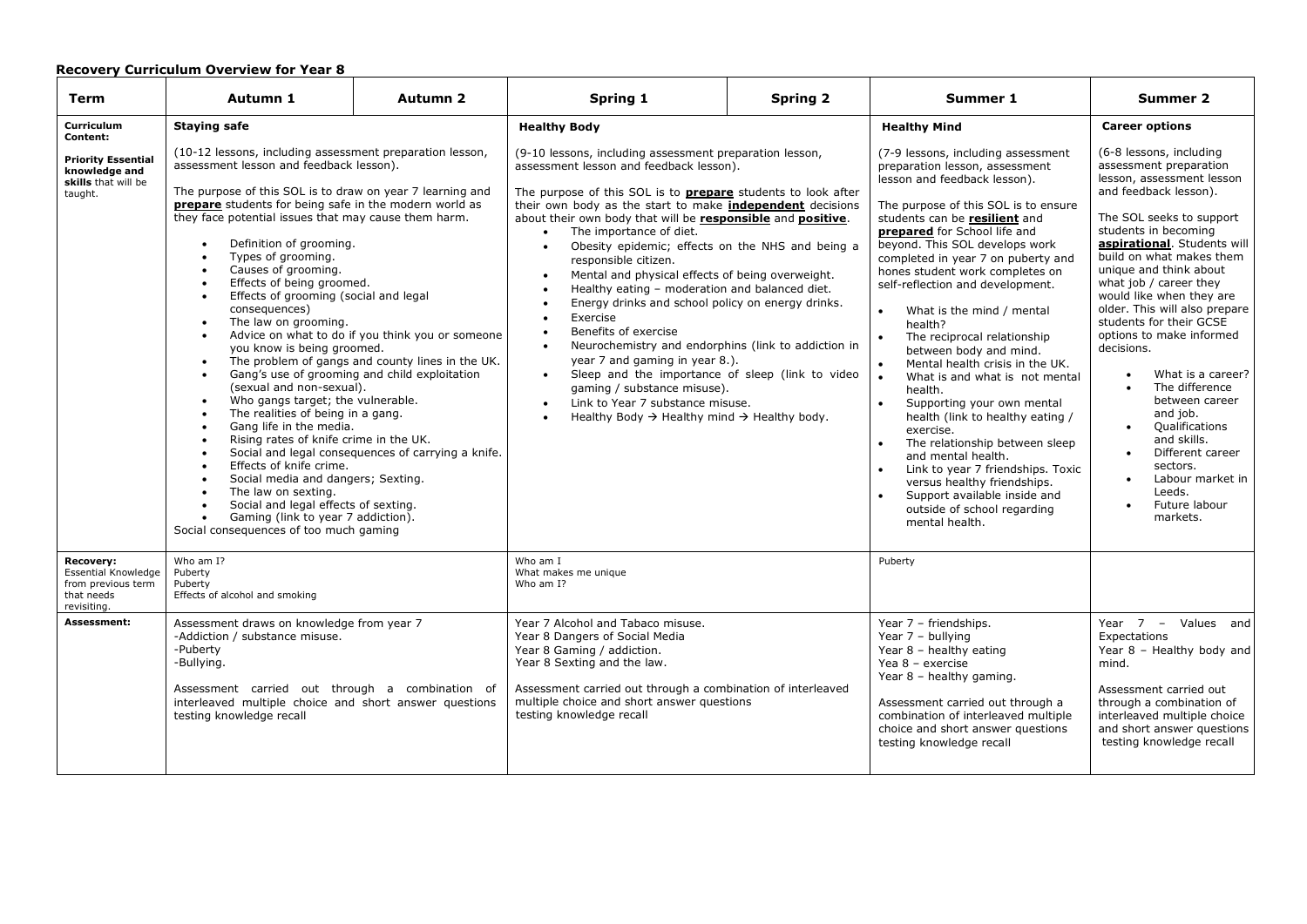| <b>Term</b>                                                                                                             | Autumn 1                                                                                                                                                                                                                                                                                                                                                                                                                                                         | <b>Autumn 2</b> | Spring 1                                                                                                                                                                                                                                                                                    | <b>Spring 2</b> | Summer 1                                                                                                                                                                                                                                                                                                     | <b>Summer 2</b>                                                                                                                                                                                                                                                           |
|-------------------------------------------------------------------------------------------------------------------------|------------------------------------------------------------------------------------------------------------------------------------------------------------------------------------------------------------------------------------------------------------------------------------------------------------------------------------------------------------------------------------------------------------------------------------------------------------------|-----------------|---------------------------------------------------------------------------------------------------------------------------------------------------------------------------------------------------------------------------------------------------------------------------------------------|-----------------|--------------------------------------------------------------------------------------------------------------------------------------------------------------------------------------------------------------------------------------------------------------------------------------------------------------|---------------------------------------------------------------------------------------------------------------------------------------------------------------------------------------------------------------------------------------------------------------------------|
| <b>Curriculum</b><br>Content:<br><b>Priority</b><br><b>Essential</b><br>knowledge<br>and skills that<br>will be taught. | Where will I encounter prejudice and discrimination in my<br>life?<br>10-12 lessons exploring:<br>-What is prejudice and discrimination?<br>-The causes of prejudice and discrimination.<br>-The effects of prejudice and discrimination.<br>Exploring different forms of prejudice and discrimination. Giving<br>examples, the effects and how people are responding.<br>-Racism.<br>-Sexism.<br>-Ageism.<br>-Disabilities.<br>-LGBTO.<br>-Trans.<br>-Religion. |                 | How can we prevent extreme behaviour?<br>10-12 lessons<br>-What is Britishness/ what does it mean to be British?<br>-Who are the British.<br>-Media and stereotypes.<br>-How to identify racism.<br>-Human rights and freedom of preach.<br>-Extremism.<br>-DVD aimed to prevent extremism. |                 | <b>Sex and Relationship</b><br>education<br>6 lessons<br>-Different<br>forms<br>of<br>contraceptives.<br>-Positives/ negatives of different<br>forms of contraceptives.<br>-How to use a condom.<br>-The effects of HIV.<br>Why people have faced<br>discrimination due to sexually<br>transmitted diseases. | <b>Moral decisions</b><br>6 lessons<br>Exploring different ways to<br>make moral decisions.<br>Exploring the positives and<br>negatives of each way<br>applying it to moral<br>decisions e.g. life etc.<br>-Bible<br>-Conscience<br>-Utilitarianism<br>-Situation Ethics. |
| <b>Recovery:</b><br>Essential<br>Knowledge<br>from previous<br>term that<br>needs<br>revisiting.                        | Sexuality<br>Staying safe<br>N/A                                                                                                                                                                                                                                                                                                                                                                                                                                 |                 | Sexuality<br>N/A                                                                                                                                                                                                                                                                            |                 |                                                                                                                                                                                                                                                                                                              |                                                                                                                                                                                                                                                                           |
| <b>Assessment:</b>                                                                                                      | Assessment carried out through a combination of interleaved<br>multiple choice and short answer questions testing knowledge<br>recall                                                                                                                                                                                                                                                                                                                            |                 | Assessment carried out through a combination of interleaved<br>multiple choice and short answer questions testing knowledge<br>recall                                                                                                                                                       |                 | Assessment carried out through<br>a combination of interleaved<br>multiple<br>choice and<br>short<br>questions<br>answer<br>testing<br>knowledge recall                                                                                                                                                      | Assessment carried out<br>through a combination of<br>interleaved multiple choice<br>and short answer questions<br>testing knowledge recall                                                                                                                               |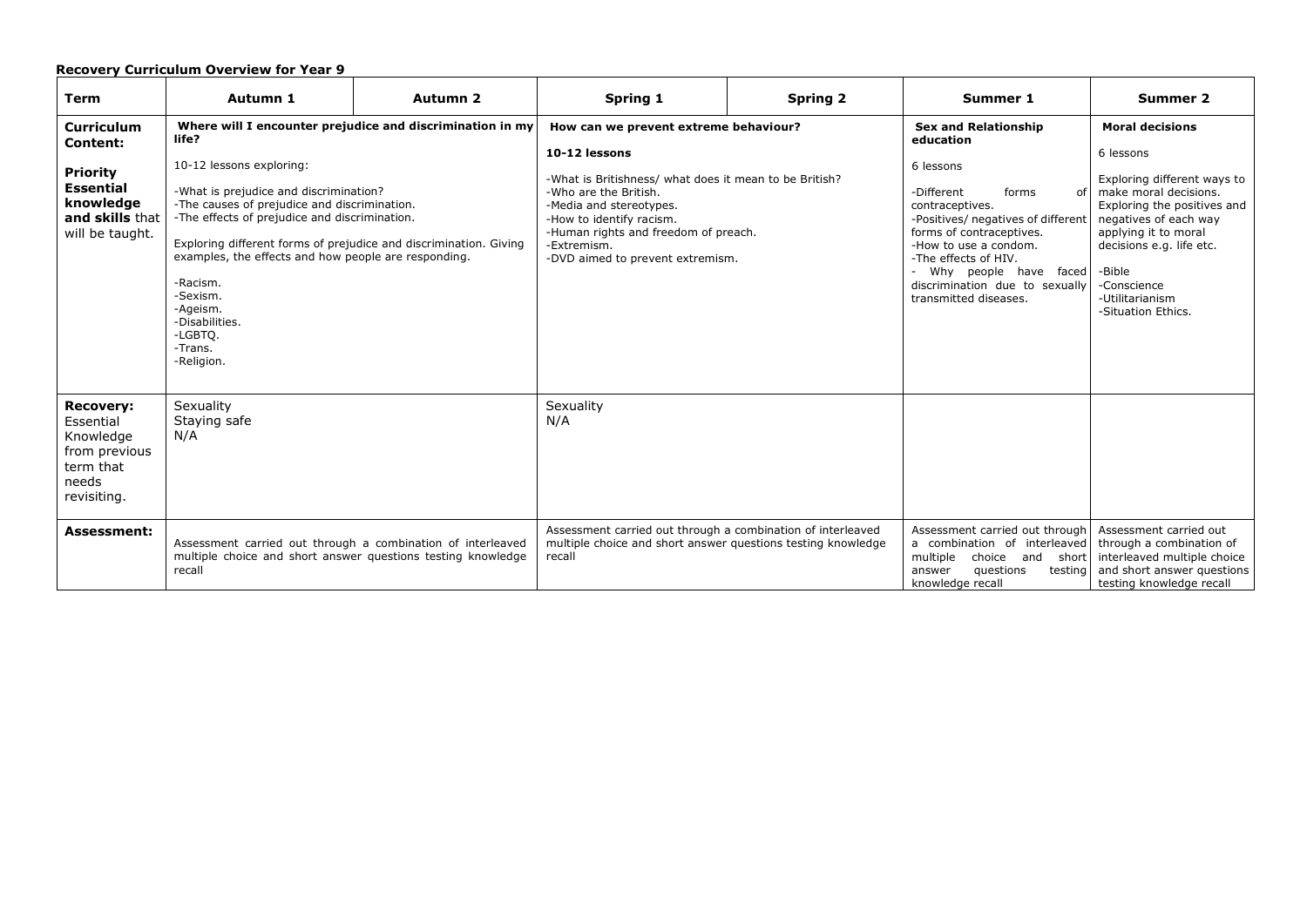| Term                                                                                                                           | Autumn 1                                                                                                                                                                                                                                         | Autumn 2                                           | Spring 1                                                                                                                                                                                                                                                                                          | <b>Spring 2</b>                                                                                                                                                                             | Summer 1                                                                                                                    | Summer 2                                                                                                                                                                                                                                                                                            |
|--------------------------------------------------------------------------------------------------------------------------------|--------------------------------------------------------------------------------------------------------------------------------------------------------------------------------------------------------------------------------------------------|----------------------------------------------------|---------------------------------------------------------------------------------------------------------------------------------------------------------------------------------------------------------------------------------------------------------------------------------------------------|---------------------------------------------------------------------------------------------------------------------------------------------------------------------------------------------|-----------------------------------------------------------------------------------------------------------------------------|-----------------------------------------------------------------------------------------------------------------------------------------------------------------------------------------------------------------------------------------------------------------------------------------------------|
| <b>Curriculum</b><br><b>Content:</b><br><b>Priority</b><br><b>Essential</b><br>knowledge<br>and skills that<br>will be taught. | How valuable is life? 10-12 lessons<br>Law on abortion.<br>Arguments for and against abortion.<br>Alternative to abortion.<br>$\overline{a}$<br>Law on euthanasia/ key terminology.<br>$\sim$<br>Arguments for and against euthanasia.<br>$\sim$ | When does life begin and justification of opinion. | What human rights are we<br>entitled to? 6-8 lessons<br>What are Human<br>rights?<br>Why do we have<br>Human rights?<br>What happens when<br>Human Rights are<br>taken away?<br>Amnesty<br>International.<br>Should prisoners be<br>able to vote?<br>How are people<br>exploited in<br>2019/2020. | What are the dangers of drug misuse? 10-12 lessons<br>Different classifications of drugs.<br>Law in the UK on drugs.<br>Long term effect of different misuse.<br>How addicts can be helped. | Short term effects of different drug misuse.                                                                                | How do I manage my<br>finances? 6 lessons<br>-How to properly manage<br>personal finances<br>-How bank accounts,<br>debit/credit cards work<br>-How loans/mortgages and<br>other financial instruments<br>work<br>-How do people end up in<br>debt<br>-What help is available for<br>those in debt? |
| <b>Recovery:</b><br>Essential<br>Knowledge<br>from previous<br>term that<br>needs<br>revisiting.                               | Assessment on how valuable is life.<br>Students have to define, justify their opinion, explain<br>and evaluate.<br>explain and evaluate.                                                                                                         | Students have to define, justify their opinion,    | Students have to define,<br>justify their opinion, explain<br>and evaluate.                                                                                                                                                                                                                       | Students have to define, justify their opinion, explain<br>and evaluate.                                                                                                                    |                                                                                                                             |                                                                                                                                                                                                                                                                                                     |
| <b>Assessment:</b>                                                                                                             | Assessment carried out through a combination of interleaved<br>multiple choice and short answer questions testing knowledge<br>recall                                                                                                            |                                                    | Assessment carried out<br>through a combination of<br>interleaved multiple choice and<br>short answer questions testing<br>knowledge recall                                                                                                                                                       | recall                                                                                                                                                                                      | Assessment carried out through a combination of interleaved<br>multiple choice and short answer questions testing knowledge | Assessment carried out<br>through a combination of<br>interleaved multiple choice<br>and short answer questions<br>testing knowledge recall                                                                                                                                                         |